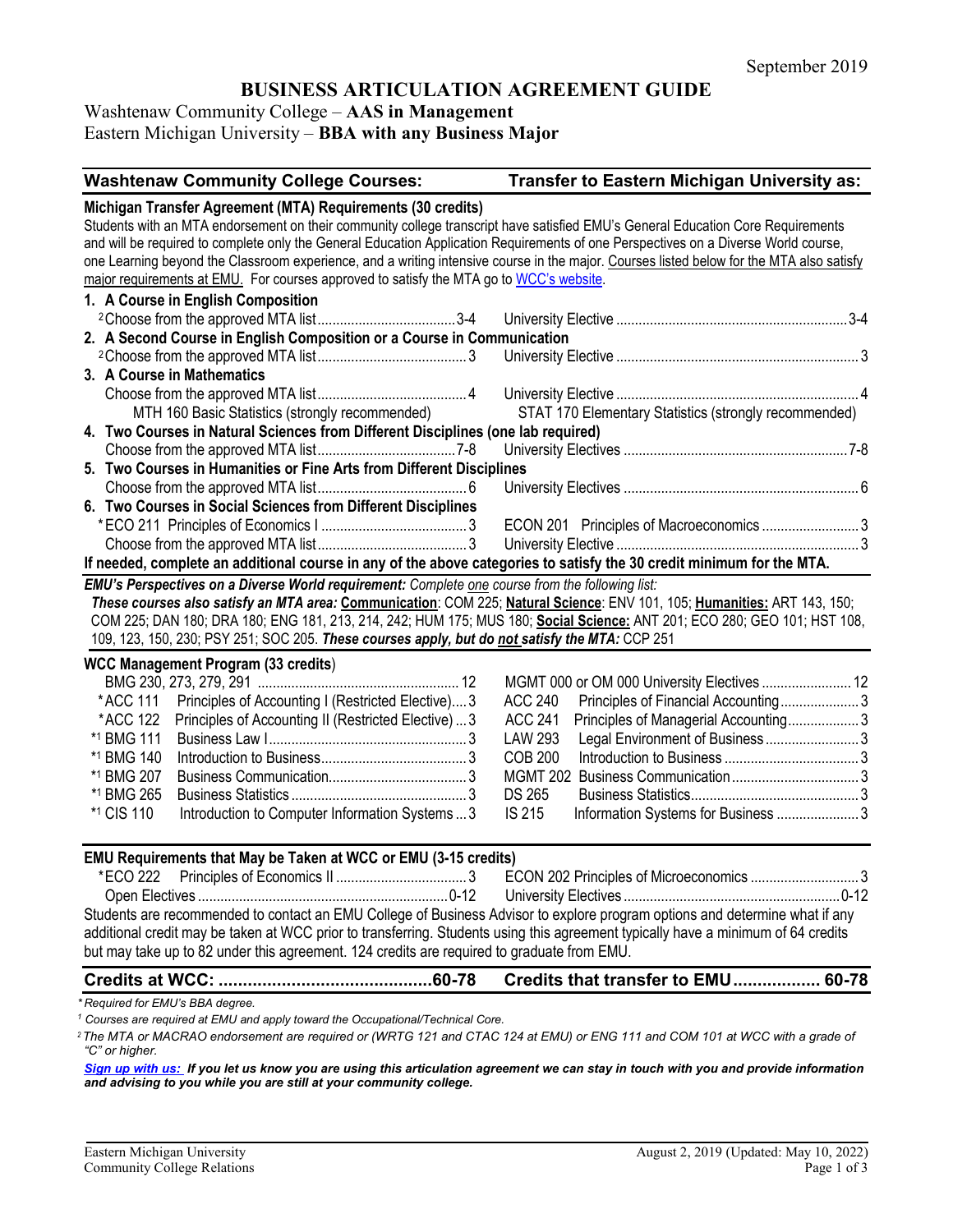### **BUSINESS ARTICULATION AGREEMENT GUIDE**

Washtenaw Community College – **AAS in Management** Eastern Michigan University – **BBA with any Business Major**

### **Completion of EMU's BBA Program**

| <b>Major Requirements</b> | $(39-48 \text{ credits})$ |
|---------------------------|---------------------------|
|---------------------------|---------------------------|

#### **Business Core (15 credits)**

| MGMT 386 Organizational Behavior & Theory3  |  |
|---------------------------------------------|--|
| OM 374 Intro to Production/Operations Mgmt3 |  |
|                                             |  |

#### **Discipline Requirements (24-33 credits)**

Students may complete discipline requirements in any of the following areas:

accounting, accounting information systems, computer information systems, economics, entrepreneurship, general business, marketing, management, finance, supply chain management

**Note:** Each student must complete a writing intensive course as part of the major. Consult your advisor for course options.

#### **LBC Requirement**

One Learning beyond the Classroom (LBC) course or noncredit experience must be completed at EMU. Consult College of Business advisor for options.

| <b>University Electives</b> | $(3-21$ credits) |
|-----------------------------|------------------|
|                             |                  |

Complete enough additional electives to bring the credits at EMU to 42 credits and the total credits for the program to 120 credits.

#### **Sample Sequence for completing the program:**

*Students following this agreement have the option of selecting any of the following disciplines to complete the BBA: accounting, computer information systems, economics, entrepreneurship, general business, marketing, management, finance, or supply chain management. The recommended course sequence for each discipline can be obtained from the COB Advising Center.* 

| <b>First Semester</b>  | 12-15 credits |
|------------------------|---------------|
|                        |               |
|                        |               |
|                        |               |
| <b>Second Semester</b> | 12-15 credits |
|                        |               |
|                        |               |
|                        |               |
| <b>Third Semester</b>  | 12-15 credits |
|                        |               |
|                        |               |

| <b>Fourth Semester</b> | 6-15 credits |
|------------------------|--------------|
|                        |              |

*\*The minimum credits required to graduate is 120 but the total will vary depending on the business discipline completed at EMU and the program completed at WCC. If enough credits are not transferred, additional credits will need to be completed at EMU to satisfy the minimum required for graduation.*